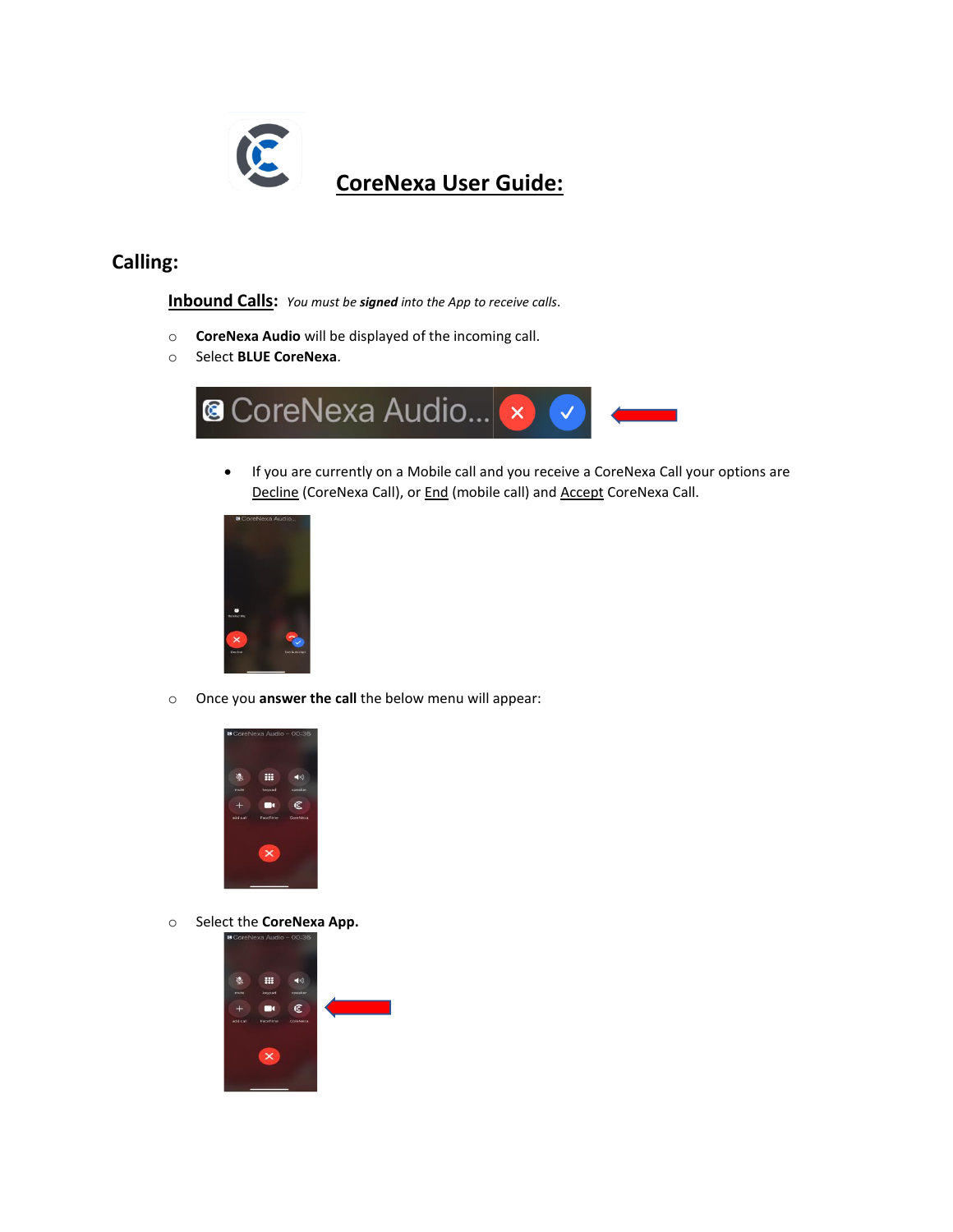o **Call Handling** options will appear:

**Mute, Dialpad, Audio (speaker), Hold, Add Call, Transfer, Hang Up.**



#### **Outbound Calls:**

o Select the **Dialpad** from main menu.



o The **Dialpad** will appear

| $7:46$ $-$             |                                     | $x + 2$                |
|------------------------|-------------------------------------|------------------------|
|                        | <b>Dialpad</b>                      |                        |
|                        | Q, Search name, phone, or extension |                        |
| W                      | $\circ$                             |                        |
| $\sim$ $\sim$          |                                     | $\overline{\text{C3}}$ |
|                        | Roady                               |                        |
|                        |                                     |                        |
| $\overline{1}$         | $\overline{\mathbf{z}}$<br>ABC      | 3<br>DEF               |
| $\overline{4}$<br>ow   | 5<br>po.                            | 6<br>MNO               |
|                        |                                     |                        |
| $\overline{7}$<br>PORS | 8<br>TUV.                           | 9<br>weeg              |
| $\star$                | $\circ$                             | #                      |
|                        |                                     |                        |
|                        |                                     |                        |

- o **Call Handling** options will appear once the call is connected:
	- **Mute, Dialpad, Audio (speaker), Hold, Add Call, Transfer, Hang Up.**

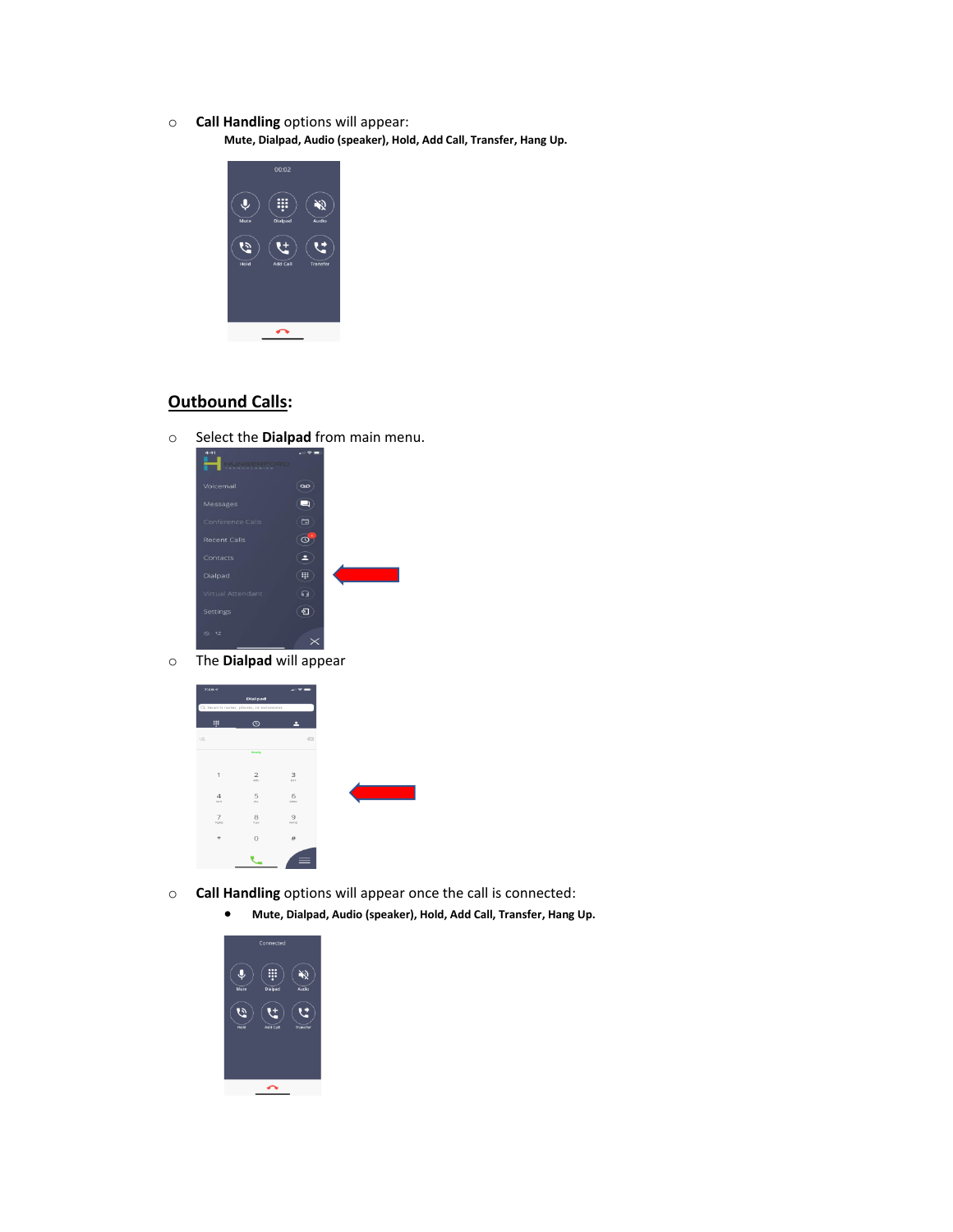

**Main Screen:**

**Main Screen**: icon in the lower right.

| 2:64                                |                | ╌        |
|-------------------------------------|----------------|----------|
|                                     | Dialpad        |          |
| Q. Search name, phone, or extension |                |          |
| W                                   | $\circ$        |          |
|                                     |                |          |
| $\frac{1}{2}$                       |                | ø        |
|                                     | Ready          |          |
|                                     |                |          |
| 1                                   | $\overline{2}$ | 3        |
|                                     | ABC            | ore      |
| $\boldsymbol{\Delta}$               | 5              | 6        |
| G(4)                                | pa.            | MNO      |
| 7                                   | 8              | 9        |
| PORS                                | TUV            | woorz    |
| $\star$                             | $\circ$        | #        |
|                                     |                |          |
|                                     |                | $\equiv$ |
|                                     |                |          |

o The below **menu** will be displayed.



**Voice Mail:**



o Select the options: **Listen, Call, Share, Deleted, Delete All.**

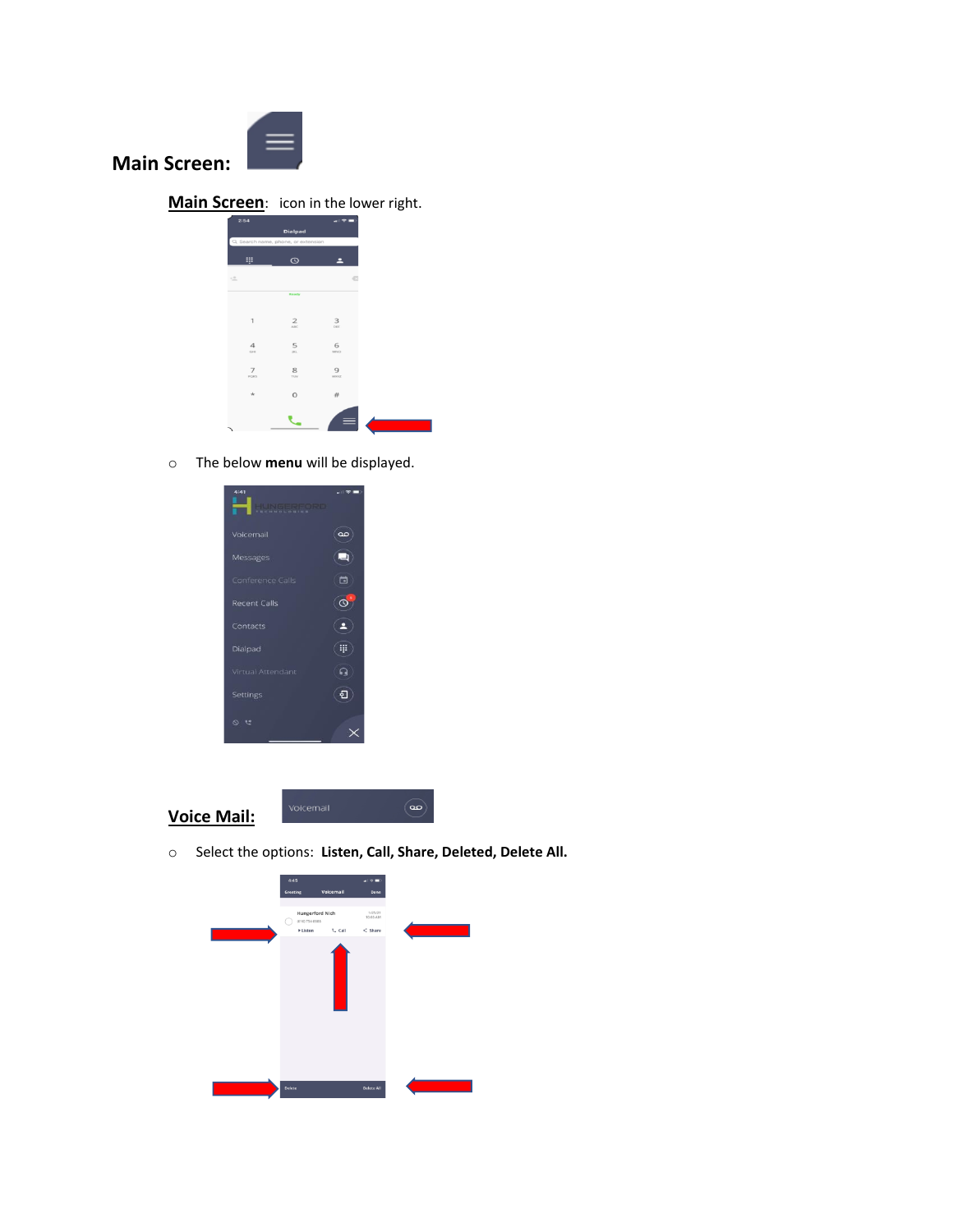

- o **Messages is for SMS Message. Messages** will be **displayed**.
	- Click on the message.



- o **Sending a SMS Message**:
	- Select the **+** to start a message.

| Messages                                | Ŧ        |  |
|-----------------------------------------|----------|--|
| Q. Name or phone number                 |          |  |
| (616) 262-7586<br>Hola                  | Thursday |  |
| Me<br>This is an example of a sms text. | Thursday |  |
|                                         |          |  |
|                                         |          |  |
|                                         |          |  |
|                                         |          |  |
|                                         |          |  |
|                                         |          |  |
|                                         |          |  |
|                                         |          |  |
|                                         |          |  |
|                                         |          |  |

- Enter in the **Person's Name** or **SMS number**.
- Enter **Message**.
- Select the **GREEN up-arrow** to send your message.



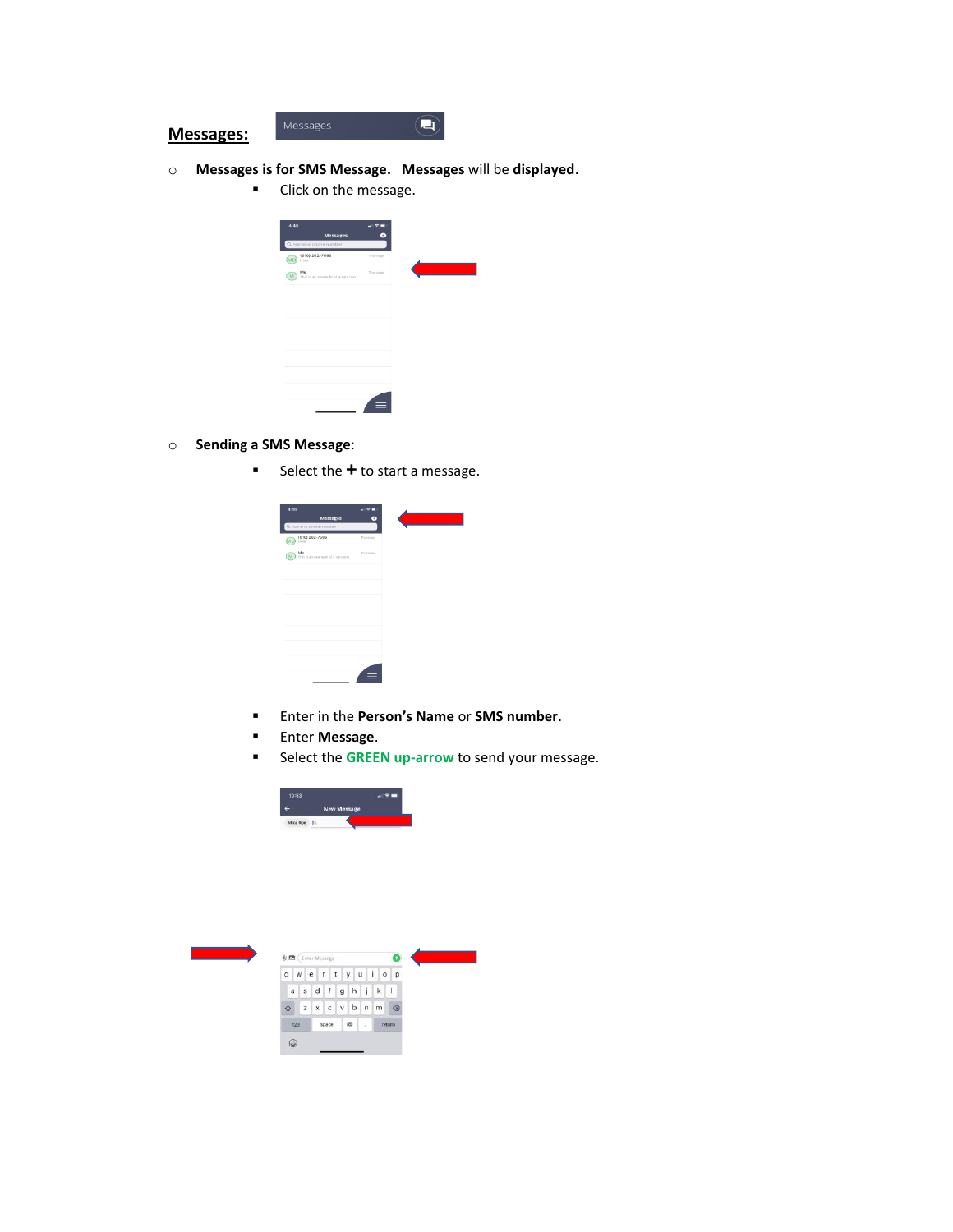# **Conference Calls:**

- o While **ACTIVE** on a call:
	- select **Add Call.**



- Enter in the **phone number** you wish to **add** to the call.
- Then select **+ ADD CALL.**

| 10:29          |                                     | ân și |
|----------------|-------------------------------------|-------|
|                | <b>Add Call</b>                     |       |
|                | Q, Search name, phone, or extension |       |
|                |                                     |       |
| W              | $\circ$                             |       |
|                |                                     | c     |
|                | Ready                               |       |
|                |                                     |       |
| $\mathbf{1}$   | $\overline{2}$                      | 3     |
|                | wc                                  | ou    |
| $\overline{4}$ | 5                                   | 6     |
| $6 - 4$        | $\overline{\mathbf{X}}$             | MNO   |
| 7              | 8                                   | 9     |
| ross           | TUV                                 | word  |
| ×              | $\circ$                             | $\#$  |
|                |                                     |       |
|                | + Add Call                          |       |

▪ The first call is put on **HOLD** and second call will show **Connecting.**



- Select **MERGE** to conference all calls together.
- **EXECT:** Select **End Call** to end the call.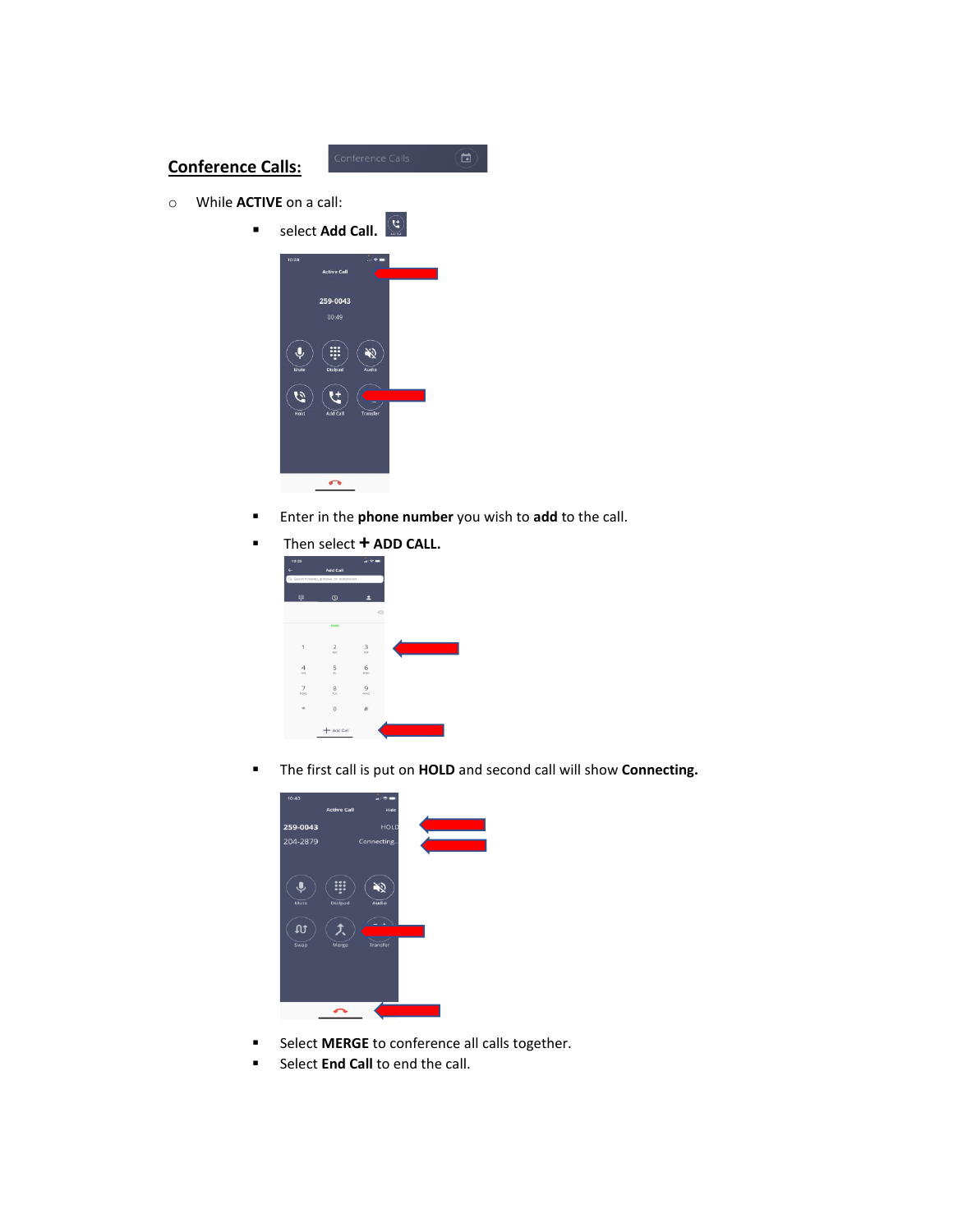### **Recent Calls:**

o Select **Recent Calls** from the **main menu** or Select the **Clock** from the Dial Pad.

 $\circledcirc$ 





o Select the **Contacts** from the Main Menu or select the **People**.

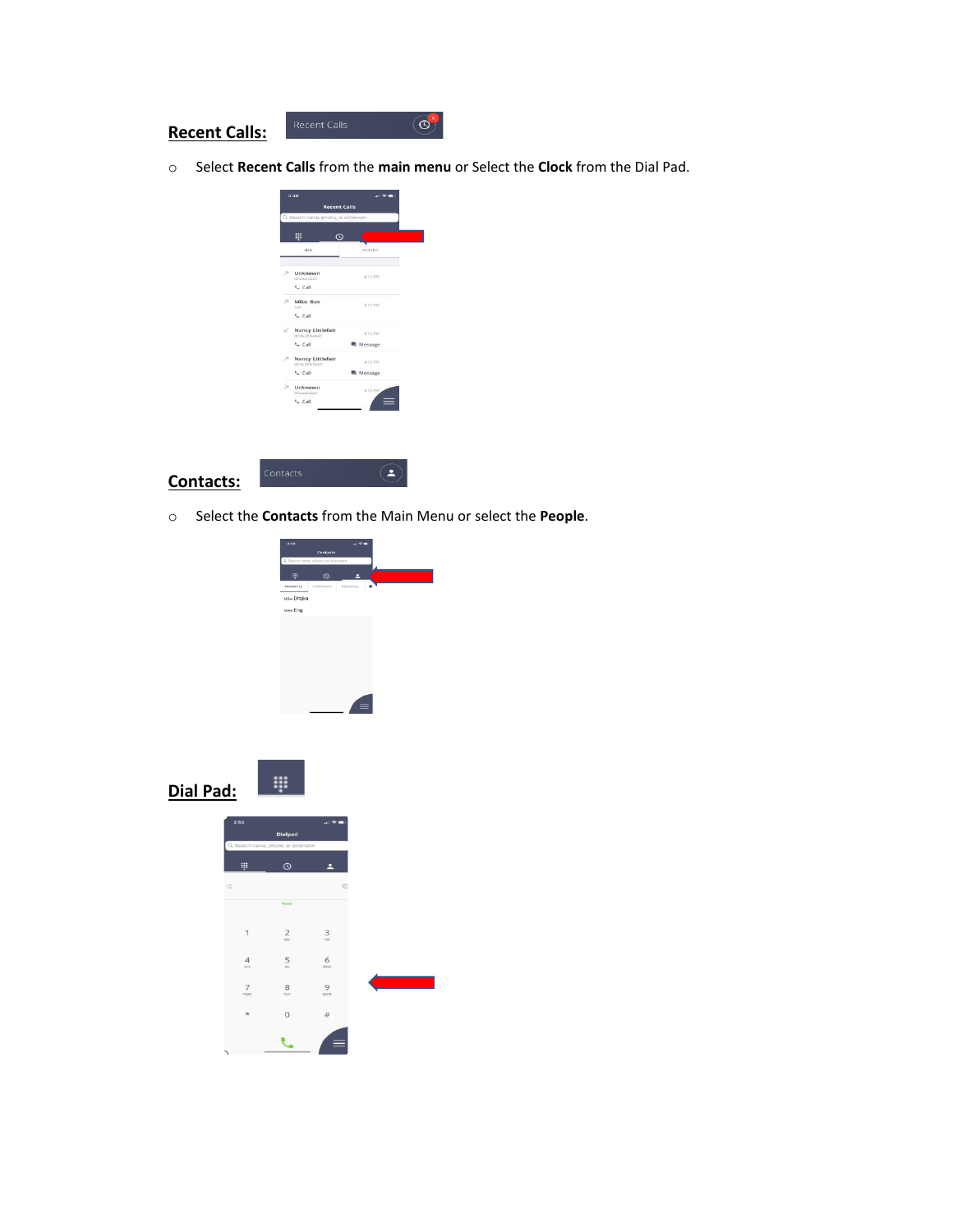o Once active on a call, **routing** options will appear: **Mute, Dialpad, Audio (speaker), Hold, Add Call, Transfer, Hang-Up.**



| Settings: | Settings                                                             |                    |               |
|-----------|----------------------------------------------------------------------|--------------------|---------------|
|           | 4:49                                                                 | 4 マミ               |               |
|           | <b>Settings</b>                                                      | <b>Sign Out</b>    |               |
|           | Inbound Calling<br>Select your inbound call service control          |                    | >             |
|           | O Do Not Disturb<br>Stop notifications, alerts and calls             |                    |               |
|           | Call Forward Always<br>Forward your calls to your preferred location | OFF                | $\mathcal{L}$ |
|           | <b>Recent Calls</b><br>Display recent calls from preferred extension |                    | $\rightarrow$ |
|           | Ringtone                                                             | System (Default) > |               |
|           | User Guide<br>Let us teach you the essentials                        |                    | $\rightarrow$ |
|           | Frequently Asked Questions<br>Let us help you troubleshoot           |                    | $\rightarrow$ |
|           | Leave Feedback<br>Tell us your thoughts                              |                    | $\rightarrow$ |
|           |                                                                      |                    |               |

**SIGN OUT**:CoreNexa app will **not** deliver inbound calls.

| 4:49                                                                 |                    |               |
|----------------------------------------------------------------------|--------------------|---------------|
| <b>Settings</b>                                                      | <b>Sign Out</b>    |               |
| Inbound Calling<br>Select your inbound call service control          |                    | $\mathbf{r}$  |
| N Do Not Disturb<br>Stop notifications, alerts and calls             |                    |               |
| Call Forward Always<br>Forward your calls to your preferred location | OFF                | ١             |
| Recent Calls<br>Display recent calls from preferred extension        |                    | >             |
| Ringtone                                                             | System (Default) > |               |
| User Guide<br>Let us teach you the essentials                        |                    | $\mathcal{P}$ |
| Frequently Asked Questions<br>Let us help you troubleshoot           |                    | $\mathcal{P}$ |
| Leave Feedback<br>Tell us your thoughts                              |                    | >             |

Inbound Call: Inbound call service controls

Do Not Disturb: changes extension to DND. App, UC, and Desk Phone will not ring.